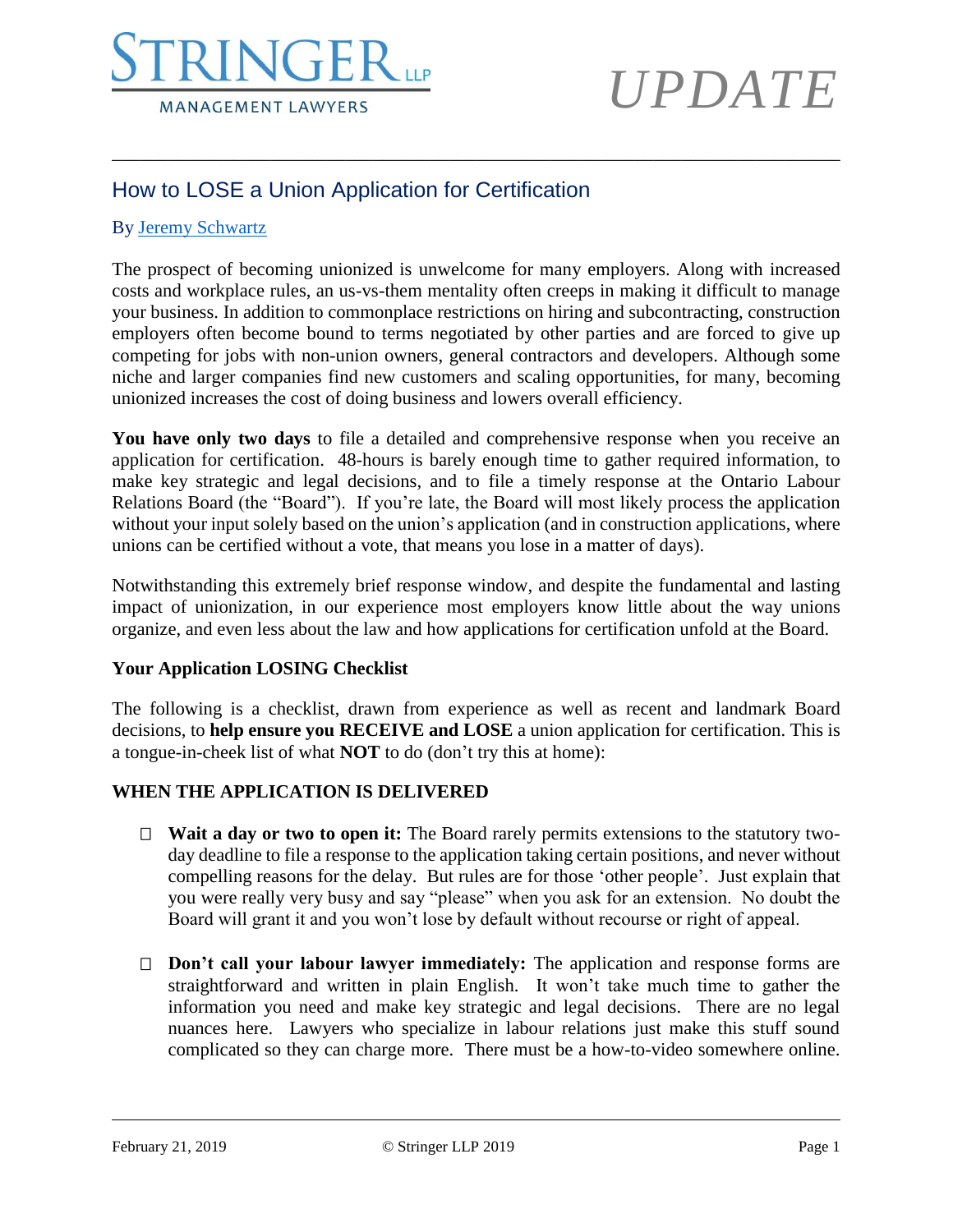

In any event, if you miss something or make a mistake in the response, the union will be more than happy to consent to prejudicial amendments later.

- **Flood the list:** Add as many employee names to the list of employees in your response as possible, regardless what work they performed and where they were working. On second thought, make up employee names and add them to the list too. What consequences could there possibly be for lying to the Board? Plus, you can always strike their names off later – and striking out large swaths of employee names won't be viewed as an abuse of process and certainly won't irreparably destroy your credibility.
- □ **Don't verify before you file:** You spoke to your VP and she told you where the employees were and what work they did. Why waste time calling on-site supervisors or checking logs and timesheets to confirm? Plans never change and your VP is never wrong. And be sure to misspell as many names as possible on the list included with your response and refer to people by their nicknames – every knows who you meant.
- □ **Tell employees to withdraw their support:** After you get the application, you're going to feel betrayed and frustrated. Explain to employees, one-on-one, the error of their ways and how bad the union would be for them. Then tell them to write the union asking for their cards back and insist they make submissions to the Board against the union.

What's that? You say you received a construction industry card-check application (where post-application changes in support are basically irrelevant)? Do it anyways on principle and to make yourself feel better. Plus, on a scale of 1 to 10, with 10 being the most egregious unfair labour practice and 1 being the least, this would only be about a 6.8.

- **Gather as little evidence as possible:** You might not like what you find. So only gather the bare minimum of records to prove your positions and omit the rest. And don't produce relevant records that are bad for you. It's only illegal if you get caught.
- **Be vague and cagey whenever possible:** It's best to make unparticularized, bald statements of fact in your status submissions, and to avoid taking any firm positions. You need to leave your options open (especially since you're not so sure your VP gave you the right information for the response). No one follows the Board's rules that require parties to plead sufficient material facts, prohibit parties from taking new positions late, or preclude resiling from admissions and agreements.

### **BEFORE THE APPLICATION COMES (why wait to shoot yourself in the foot?)**

 **Don't educate yourself:** People who say, "knowledge is power," are just trying to sell you something. The 'law' is just rules based on common sense – right? Besides, unions never apply unless they are certain they already have enough support to win. So, if they file you've already lost. Why bother preparing or taking steps to prevent it?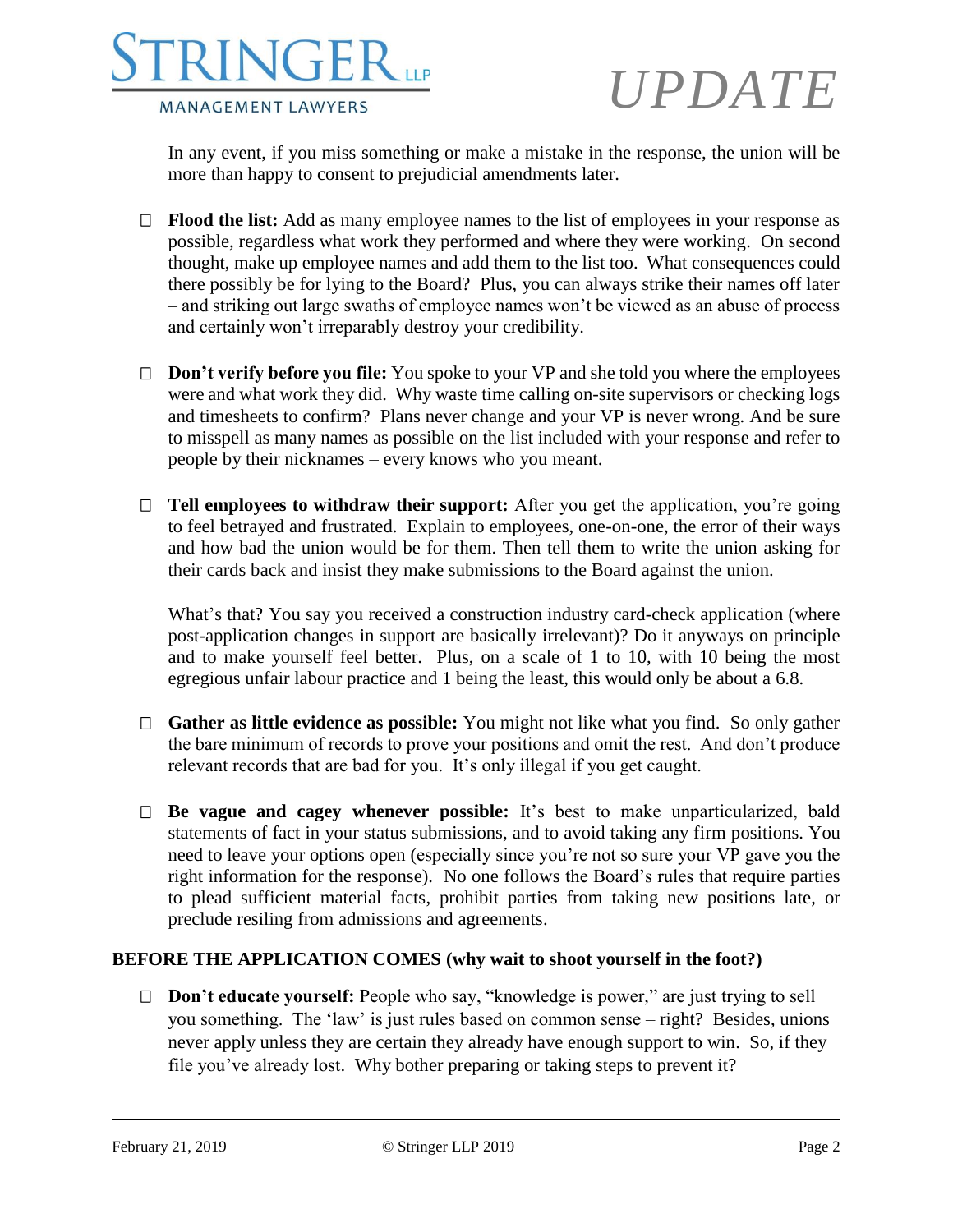

- **Avoid reviewing industry collective agreements and adjusting:** There's no point comparing. You don't need to be competitive in your industry, and employees don't care about things like terms and conditions, wages, benefits and saving for retirement. You're a fantastic company and your employees love you for you.
- **Don't inspire loyalty or reward hard work:** Labour is just a commodity. I know most collective agreements provide zero performance-based bonuses, profit sharing or meritbased wage increases, and even though most construction collective agreements don't recognize seniority, that's no reason to consider offering those and other perks to your steady and productive employees. When the union starts campaigning, just remind employees about that barbeque you had that time.
- **Ignore employment standards and health and safety laws:** The ESA and OHSA aren't strict requirements – they're just aspirational wish lists. Certainly, no employee has ever approached a union for help when their employer wasn't paying overtime properly, routinely classified employees as independent contractors to lower overhead, or hadn't enough PPE to go around. If that's your business, best to bury your head in the sand and hope no one notices (or gets hurt). Fixing those issues can be expensive, and those are DEFINITELY NOT lightning-rods that attract union support.
- **Don't employ professional managers and supervisors:** "Work-life balance" and "respectful workplace" are just buzzwords for Millennials. Your employees are lucky to have a job at all. Employees who feel mistreated and without internal recourse never succumb to union organizers' promises to fight for them. Of course, the best way to run an efficient workplace is to have old-school supervisors who know how to *crack the whip*. I know you implemented a violence and harassment policy when that Ministry of Labour Inspector kept haranguing you (but we both know you didn't really mean it).
- **Fear is the best weapon:** If you learn a union is trying to organize your workforce, hold a mandatory meeting during working hours and warn your employees the company would go under and they would all be out of a job if the union got in. Be sure to ask every employee if they've signed a card and don't forget to lay off key union supporters to stop the spread. The Labour Relations Act has only a few prohibitions against that sort of thing, and come to think of it, what's so "unfair" about an unfair labour practice? Just because the Board remedially certifies every employer who knowingly terminates an inside union organizer during an organizing drive, that doesn't mean they would in your case. It really is the best way to nip the campaign in the bud.

Scratch all that. Best to say nothing at all to employees for fear of crossing the line. The union is making all sorts of promises, but organizers always provide a fair, balanced and objective view. No need to set the record straight.